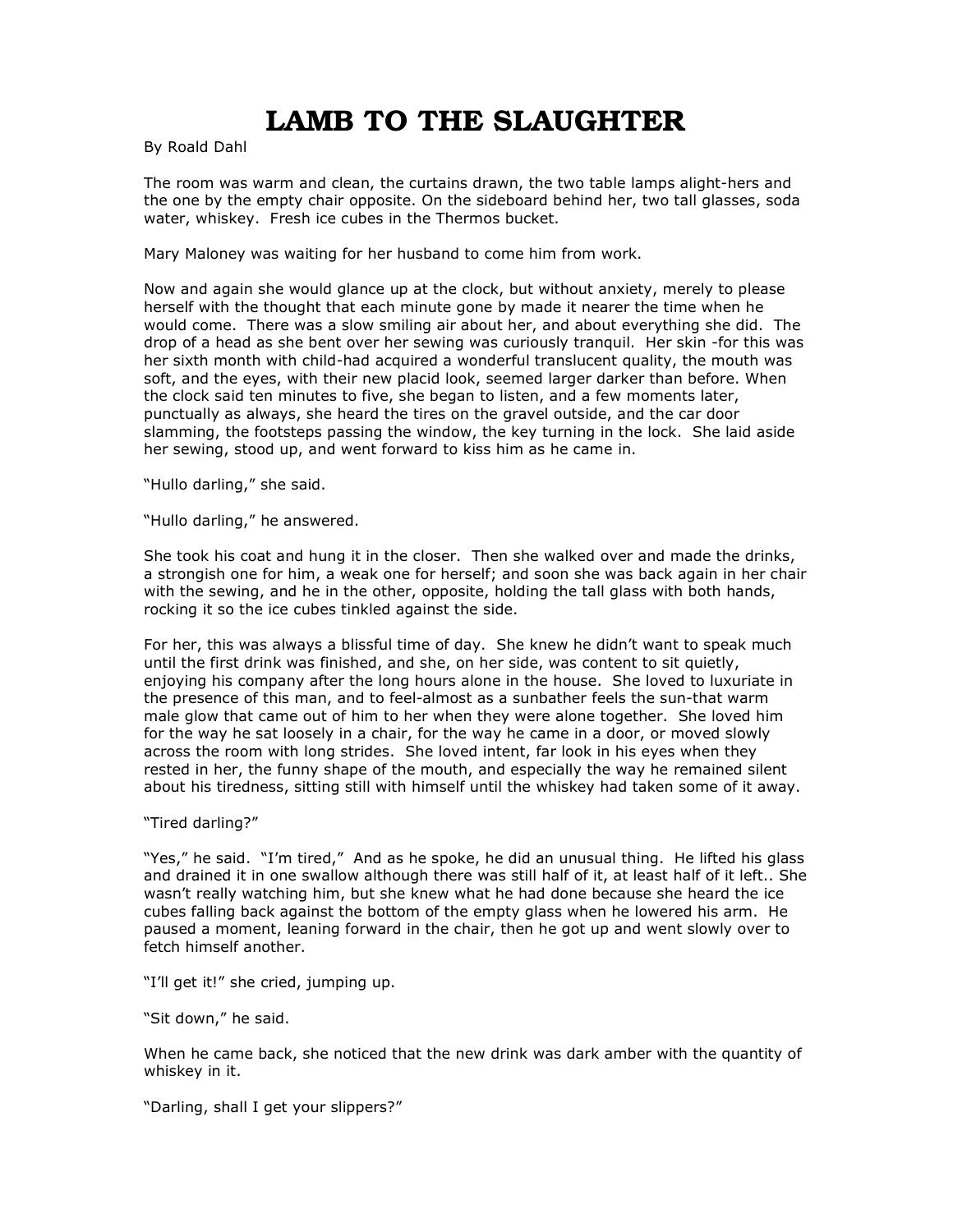"No."

She watched him as he began to sip the dark yellow drink, and she could see little oily swirls in the liquid because it was so strong.

"I think it's a shame," she said, "that when a policeman gets to be as senior as you, they keep him walking about on his feet all day long."

He didn't answer, so she bent her head again and went on with her sewing; bet each time he lifted the drink to his lips, she heard the ice cubes clinking against the side of the glass.

"Darling," she said. "Would you like me to get you some cheese? I haven't made any supper because it's Thursday."

"No," he said.

"If you're too tired to eat out," she went on, "it's still not too late. There's plenty of meat and stuff in the freezer, and you can have it right here and not even move out of the chair."

Her eyes waited on him for an answer, a smile, a little nod, but he made no sign.

"Anyway," she went on, "I'll get you some cheese and crackers first."

"I don't want it," he said.

She moved uneasily in her chair, the large eyes still watching his face. "But you must eat! I'll fix it anyway, and then you can have it or not, as you like."

She stood up and placed her sewing on the table by the lamp.

"Sit down," he said. "Just for a minute, sit down."

It wasn't till then that she began to get frightened.

"Go on," he said. "Sit down."

She lowered herself back slowly into the chair, watching him all the time with those large, bewildered eyes. He had finished the second drink and was staring down into the glass, frowning.

"Listen," he said. "I've got something to tell you."

"What is it, darling? What's the matter?"

He had now become absolutely motionless, and he kept his head down so that the light from the lamp beside him fell across the upper part of his face, leaving the chin and mouth in shadow. She noticed there was a little muscle moving near the corner of his left eye.

"This is going to be a bit of a shock to you, I'm afraid," he said. "But I've thought about it a good deal and I've decided the only thing to do is tell you right away. I hope you won't blame me too much."

And he told her. It didn't take long, four or five minutes at most, and she say very still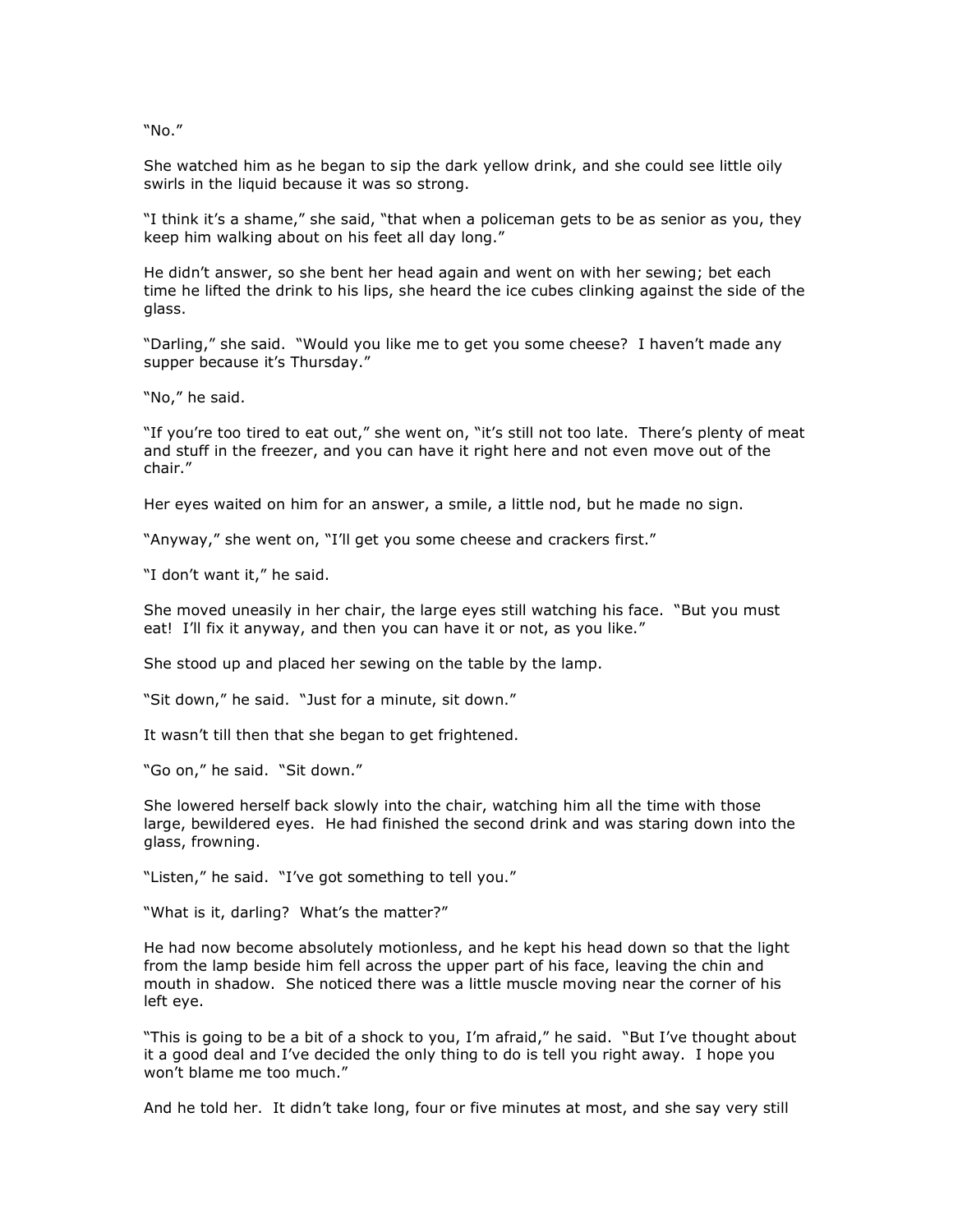through it all, watching him with a kind of dazed horror as he went further and further away from her with each word.

"So there it is," he added. "And I know it's kind of a bad time to be telling you, bet there simply wasn't any other way. Of course I'll give you money and see you're looked after. But there needn't really be any fuss. I hope not anyway. It wouldn't be very good for my job."

Her first instinct was not to believe any of it, to reject it all. It occurred to her that perhaps he hadn't even spoken, that she herself had imagined the whole thing. Maybe, if she went about her business and acted as though she hadn't been listening, then later, when she sort of woke up again, she might find none of it had ever happened.

"I'll get the supper," she managed to whisper, and this time he didn't stop her.

When she walked across the room she couldn't feel her feet touching the floor. She couldn't feel anything at all- except a slight nausea and a desire to vomit. Everything was automatic now-down the steps to the cellar, the light switch, the deep freeze, the hand inside the cabinet taking hold of the first object it met. She lifted it out, and looked at it. It was wrapped in paper, so she took off the paper and looked at it again.

A leg of lamb.

All right then, they would have lamb for supper. She carried it upstairs, holding the thin bone-end of it with both her hands, and as she went through the living-room, she saw him standing over by the window with his back to her, and she stopped.

"For God's sake," he said, hearing her, but not turning round. "Don't make supper for me. I'm going out."

At that point, Mary Maloney simply walked up behind him and without any pause she swung the big frozen leg of lamb high in the air and brought it down as hard as she could on the back of his head.

She might just as well have hit him with a steel club.

She stepped back a pace, waiting, and the funny thing was that he remained standing there for at least four or five seconds, gently swaying. Then he crashed to the carpet.

The violence of the crash, the noise, the small table overturning, helped bring her out of he shock. She came out slowly, feeling cold and surprised, and she stood for a while blinking at the body, still holding the ridiculous piece of meat tight with both hands.

All right, she told herself. So I've killed him.

It was extraordinary, now, how clear her mind became all of a sudden. She began thinking very fast. As the wife of a detective, she knew quite well what the penalty would be. That was fine. It made no difference to her. In fact, it would be a relief. On the other hand, what about the child? What were the laws about murderers with unborn children? Did they kill then both-mother and child? Or did they wait until the tenth month? What did they do?

Mary Maloney didn't know. And she certainly wasn't prepared to take a chance.

She carried the meat into the kitchen, placed it in a pan, turned the oven on high, and shoved t inside. Then she washed her hands and ran upstairs to the bedroom. She sat down before the mirror, tidied her hair, touched up her lops and face. She tried a smile.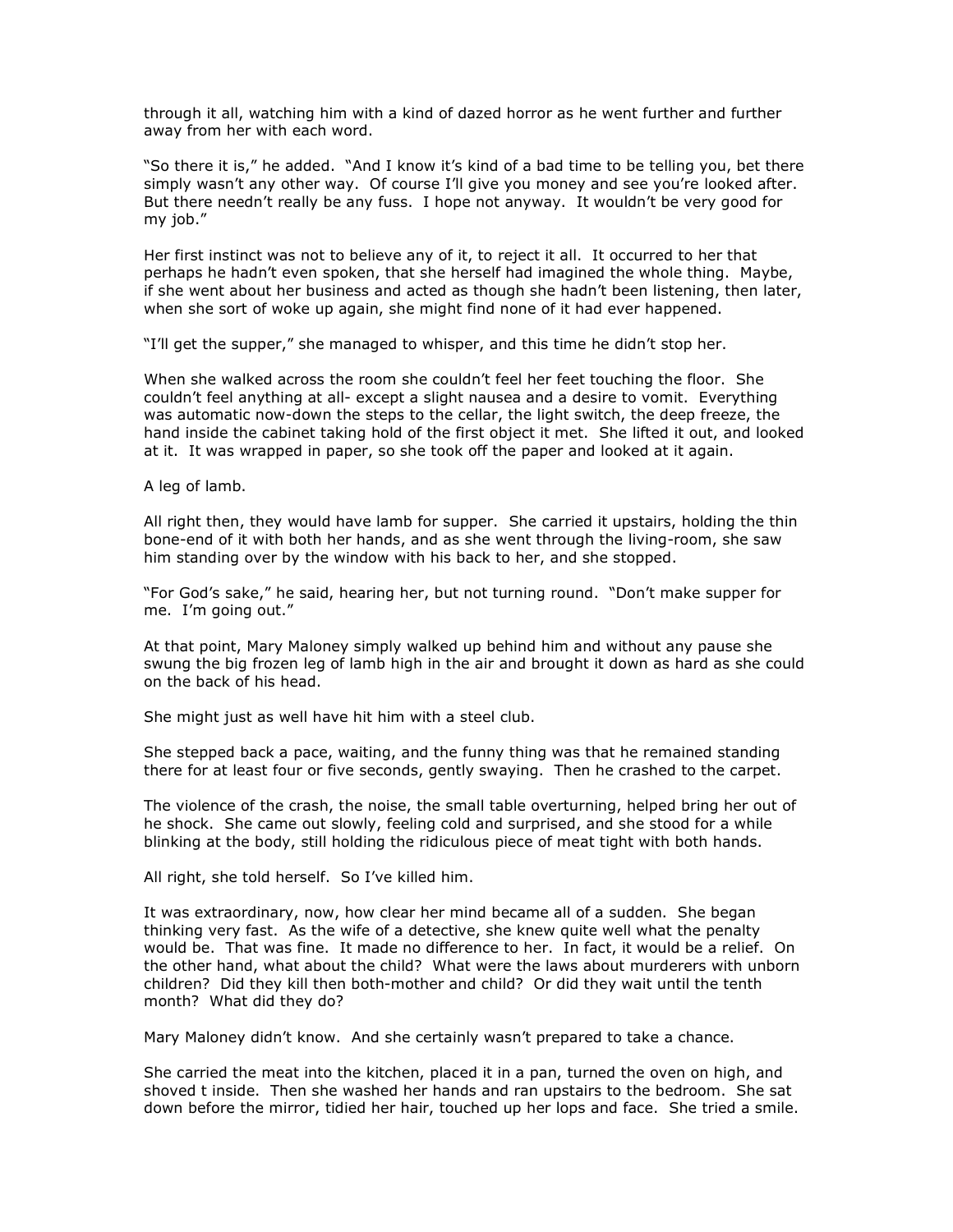It came out rather peculiar. She tried again.

"Hullo Sam," she said brightly, aloud.

The voice sounded peculiar too.

"I want some potatoes please, Sam. Yes, and I think a can of peas."

That was better. Both the smile and the voice were coming out better now. She rehearsed it several times more. Then she ran downstairs, took her coat, went out the back door, down the garden, into the street.

It wasn't six o'clock yet and the lights were still on in the grocery shop.

"Hullo Sam," she said brightly, smiling at the man behind the counter.

"Why, good evening, Mrs. Maloney. How're you?"

"I want some potatoes please, Sam. Yes, and I think a can of peas."

The man turned and reached up behind him on the shelf for the peas.

"Patrick's decided he's tired and doesn't want to eat out tonight," she told him. "We usually go out Thursdays, you know, and now he's caught me without any vegetables in the house."

"Then how about meat, Mrs. Maloney?"

"No, I've got meat, thanks. I got a nice leg of lamb from the freezer."

"Oh."

"I don't know much like cooking it frozen, Sam, but I'm taking a chance on it this time. You think it'll be all right?"

"Personally," the grocer said, "I don't believe it makes any difference. You want these Idaho potatoes?"

"Oh yes, that'll be fine. Two of those."

"Anything else?" The grocer cocked his head on one side, looking at her pleasantly. "How about afterwards? What you going to give him for afterwards?"

"Well-what would you suggest, Sam?"

The man glanced around his shop. "How about a nice big slice of cheesecake? I know he likes that."

"Perfect," she said. "He loves it."

And when it was all wrapped and she had paid, she put on her brightest smile and said, "Thank you, Sam. Goodnight."

"Goodnight, Mrs. Maloney. And thank you."

And now, she told herself as she hurried back, all she was doing now, she was returning home to her husband and he was waiting for his supper; and she must cook it good, and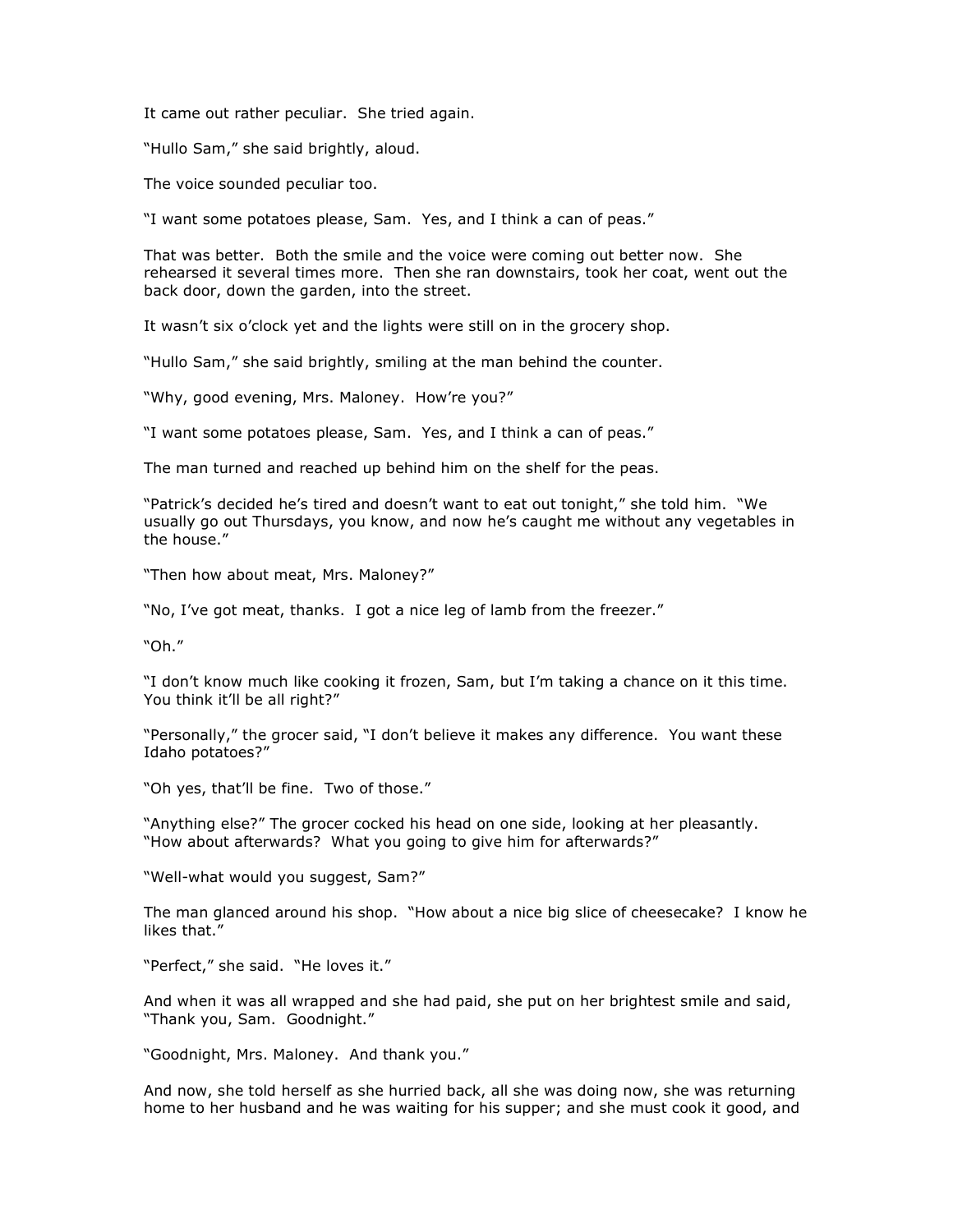make it as tasty as possible because the poor man was tired; and if, when she entered the house, she happened to find anything unusual, or tragic, or terrible, then naturally it would be a shock and she'd become frantic with grief and horror. Mind you, she wasn't expecting to find anything. She was just going home with the vegetables. Mrs. Patrick Maloney going home with the vegetables on Thursday evening to cook supper for her husband.

That's the way, she told herself. Do everything right and natural. Keep things absolutely natural and there'll be no need for any acting at all.

Therefore, when she entered the kitchen by the back door, she was humming a little tune to herself and smiling.

"Patrick!" she called. "How are you, darling?"

She put the parcel down on the table and went through into the living room; and when she saw him lying there on the floor with his legs doubled up and one arm twisted back underneath his body, it really was rather a shock. All the old love and longing for him welled up inside her, and she ran over to him, knelt down beside him, and began to cry her heart out. It was easy. No acting was necessary.

A few minutes later she got up and went to the phone. She know the number of the police station, and when the man at the other end answered, she cried to him, "Quick! Come quick! Patrick's dead!"

"Who's speaking?"

"Mrs. Maloney. Mrs. Patrick Maloney."

"You mean Patrick Maloney's dead?"

"I think so," she sobbed. "He's lying on the floor and I think he's dead."

"Be right over," the man said.

The car came very quickly, and when she opened the front door, two policeman walked in. She know them both-she know nearly all the man at that precinct-and she fell right into a chair, then went over to join the other one, who was called O'Malley, kneeling by the body.

"Is he dead?" she cried.

"I'm afraid he is. What happened?"

Briefly, she told her story about going out to the grocer and coming back to find him on the floor. While she was talking, crying and talking, Noonan discovered a small patch of congealed blood on the dead man's head. He showed it to O'Malley who got up at once and hurried to the phone.

Soon, other men began to come into the house. First a doctor, then two detectives, one of whom she know by name. Later, a police photographer arrived and took pictures, and a man who know about fingerprints. There was a great deal of whispering and muttering beside the corpse, and the detectives kept asking her a lot of questions. But they always treated her kindly. She told her story again, this time right from the beginning, when Patrick had come in, and she was sewing, and he was tired, so tired he hadn't wanted to go out for supper. She told how she'd put the meat in the oven-"it's there now, cooking"- and how she'd slopped out to the grocer for vegetables, and come back to find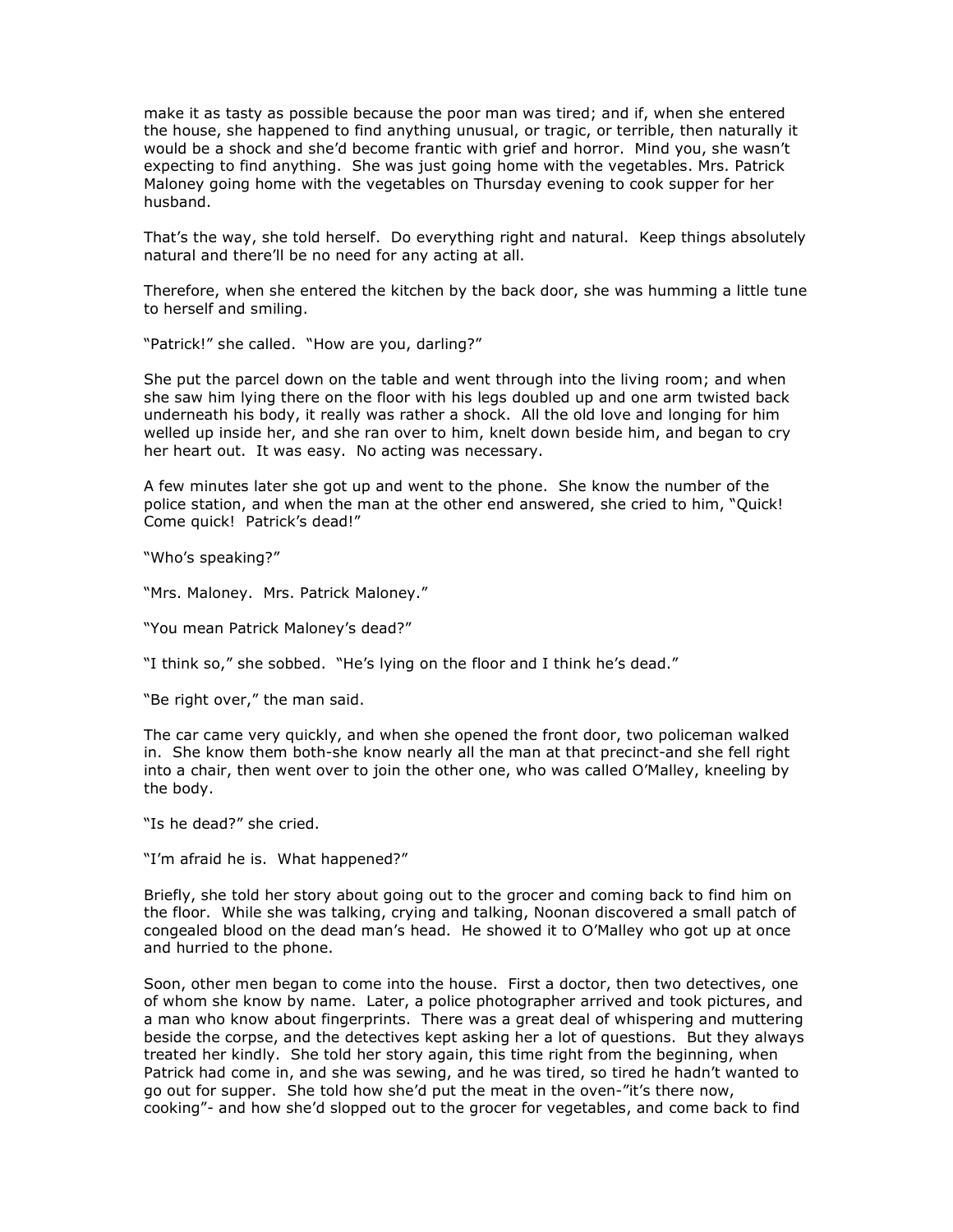him lying on the floor.

Which grocer?" one of the detectives asked.

She told him, and he turned and whispered something to the other detective who immediately went outside into the street.

In fifteen minutes he was back with a page of notes, and there was more whispering, and through her sobbing she heard a few of the whispered phrases-"...acted quite normal... very cheerful... wanted to give him a good supper... peas...cheesecake...impossible that she..."

After a while, the photographer and the doctor departed and two other men came in and took the corpse away on a stretcher. Then the fingerprint man went away. The two detectives remained, and so did the two policeman. They were exceptionally nice to her, and Jack Noonan asked if she wouldn't rather go somewhere else, to her sister's house perhaps, or to his own wife who would take care of her and put her up for the night.

No, she said. She didn't feel she could move even a yard at the moment. Would they mind awfully of she stayed just where she was until she felt better. She didn't feel too good at the moment, she really didn't.

Then hadn't she better lie down on the bed? Jack Noonan asked.

No, she said. She'd like to stay right where she was, in this chair. A little later, perhaps, when she felt better, she would move.

So they left her there while they went about their business, searching the house. Occasionally on of the detectives asked her another question. Sometimes Jack Noonan spoke at her gently as he passed by. Her husband, he told her, had been killed by a blow on the back of the head administered with a heavy blunt instrument, almost certainly a large piece of metal. They were looking for the weapon. The murderer may have taken it with him, but on the other hand he may have thrown it away or hidden it somewhere on the premises.

"It's the old story," he said. "Get the weapon, and you've got the man."

Later, one of the detectives came up and sat beside her. Did she know, he asked, of anything in the house that could've been used as the weapon? Would she mind having a look around to see if anything was missing-a very big spanner, for example, or a heavy metal vase.

They didn't have any heavy metal vases, she said.

"Or a big spanner?"

She didn't think they had a big spanner. But there might be some things like that in the garage.

The search went on. She knew that there were other policemen in the garden all around the house. She could hear their footsteps on the gravel outside, and sometimes she saw a flash of a torch through a chink in the curtains. It began to get late, nearly nine she noticed by the clock on the mantle. The four men searching the rooms seemed to be growing weary, a trifle exasperated.

"Jack," she said, the next tome Sergeant Noonan went by. "Would you mind giving me a  $drink$ ?"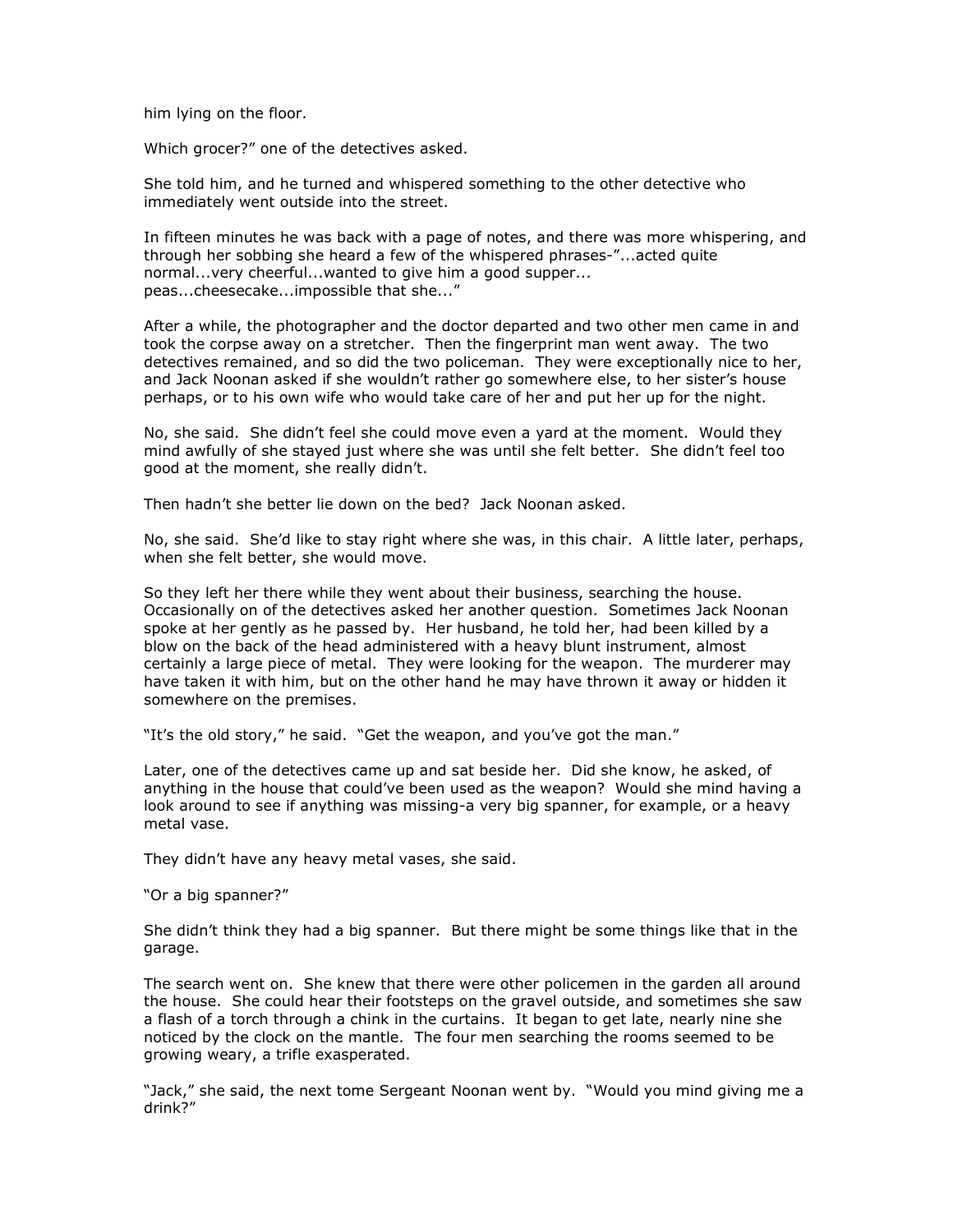"Sure I'll give you a drink. You mean this whiskey?"

"Yes please. But just a small one. It might make me feel better."

He handed her the glass.

"Why don't you have one yourself," she said. "You must be awfully tired. Please do. You've been very good to me."

"Well," he answered. "It's not strictly allowed, but I might take just a drop to keep me qoing."

One by one the others came in and were persuaded to take a little nip of whiskey. They stood around rather awkwardly with the drinks in their hands, uncomfortable in her presence, trying to say consoling things to her. Sergeant Noonan wandered into the kitchen, come out quickly and said, "Look, Mrs. Maloney. You know that oven of yours is still on, and the meat still inside."

"Oh dear me!" she cried. "So it is!"

"I better turn it off for you, hadn't I?"

"Will you do that, Jack. Thank you so much."

When the sergeant returned the second time, she looked at him with her large, dark tearful eyes. "Jack Noonan," she said.

"Yes?"

"Would you do me a small favor-you and these others?"

"We can try, Mrs. Maloney."

"Well," she said. "Here you all are, and good friends of dear Patrick's too, and helping to catch the man who killed him. You must be terrible hungry by now because it's long past your suppertime, and I know Patrick would never forgive me, God bless his soul, if I allowed you to remain in his house without offering you decent hospitality. Why don't you eat up that lamb that's in the oven. It'll be cooked just right by now."

"Wouldn't dream of it," Sergeant Noonan said.

"Please," she begged, "Please eat it. Personally I couldn't tough a thing, certainly not what's been in the house when he was here. But it's all right for you. It'd be a favor to me if you'd eat it up. Then you can go on with your work again afterwards."

There was a good deal of hesitating among the four policemen, but they were clearly hungry, and in the end they were persuaded to go into the kitchen and help themselves. The woman stayed where she was, listening to them speaking among themselves, their voices thick and sloppy because their mouths were full of meat.

"Have some more, Charlie?"

"No. Better not finish it."

"She wants us to finish it. She said so. Be doing her a favor."